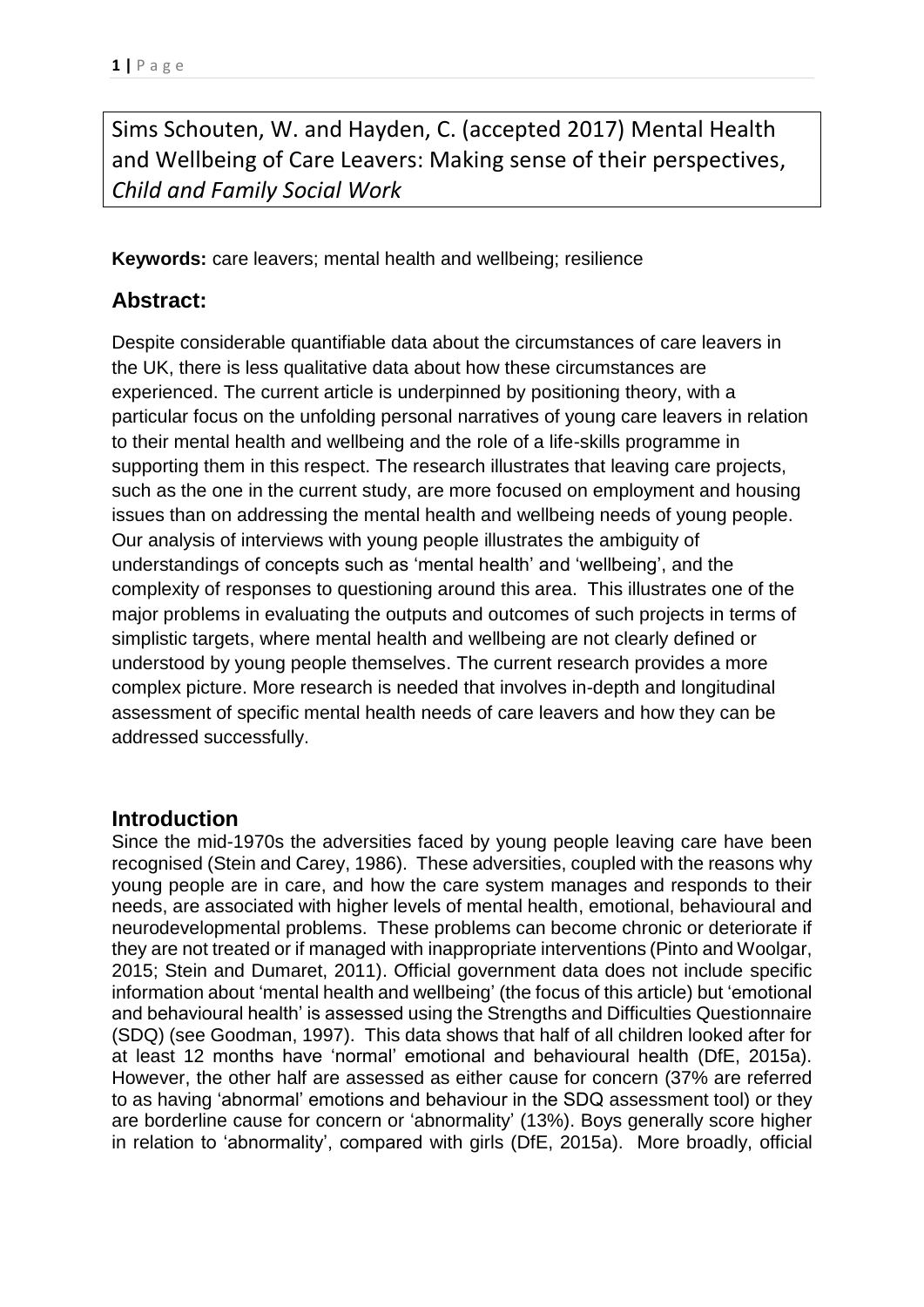data shows that the rate of 'mental health difficulties' amongst children in care is about four times that of the general population of young people (NSPCC, 2016).

The adversities faced by young people leaving care should be understood in relation to a context of '*accelerated and compressed'* transitions to adulthood, in comparison with other young people (Stein, 2006, p.274). In acknowledgement of these issues there has been an increase in the duties of local authorities in relation to the ongoing support of care leavers. In essence this has meant that local authorities continue to support young people leaving care for longer. When young people are close to leaving care, local authorities are required to appoint a 'personal adviser' until the age of 21 so that care leavers should have at least one relationship or link with a local authority (Community Care, 2001). Duties continue to age 21 and over, if the young person is still in education or training. However, official data shows that around a quarter of young people have either never had an advisor or are not in contact with them (CSJ, 2015, p.9). The Children and Families Act 2014 introduced a new duty on local authorities to support young people to continue to live with their former foster carers once they turn 18 (the 'Staying Put' duty). This duty came into force on 13 May 2014 (DfE, 2015b).

Young people in care are a small minority of all children (under 0.5% of the total population of children in England and Wales). Those who fall into the specific category of 'leaving care' are a tiny proportion of their age group. However, the number of children in care at any one time has increased in recent years, from 65,510 in 2011 to 69,540 in 2015 (DfE, 2015b, p.3). In a one year period, over 90,000 children pass through the care system and over 30,000 cease to be 'looked after'. Around a third (10,830 of the 30,000 in 2014-15) of those who cease to be 'looked after' are classed as 'care leavers'. After the Children (Leaving Care) Act 2000, a child was classed as a 'care leaver' if they are aged 16 or 17 and looked after by a local authority for a period of 13 weeks, or periods amounting in all to that period, which began after he/she reached 14 years of age and ended after he/she reached the age of 16. Increasingly children 'cease to be looked after' at age 18. By 2015, most (7,390 of the 10,830 16- 18 year olds who ceased to be looked after) were 18-years-old (DfE, 2015b, p.8).

Although we have a lot of quantifiable data about the circumstances of care leavers in the UK, we do not have so much qualitative data about how these circumstances are experienced. Specifically, there are two areas of focus that remain under-developed: firstly, research that draws attention to the lived experiences of young people such as the various transitions they go through; and secondly the development of conceptual frameworks that centralise their perspectives to support the development of practice (Eronen, 2011; Jobe and Gorin, 2012; Winter, 2014). Much of the support provided to care leavers tends to take a functional approach, focused on the immediate practical issues of accommodation and employment (Hood, 2014).

The current article is underpinned by positioning theory, with a particular focus on the unfolding personal narratives of young care leavers in relation to their mental health and wellbeing and the role of a local life-skills programme in supporting them in this respect. We use this focus as a starting point in order to gain an insight into the process by which certain trains of consequences (intended or unintended) are set in motion. We draw on positioning theory and multi-level synthesised discourse analysis (Harre et al, 2009; Sims-Schouten and Riley, 2014) as a methodological framework, with a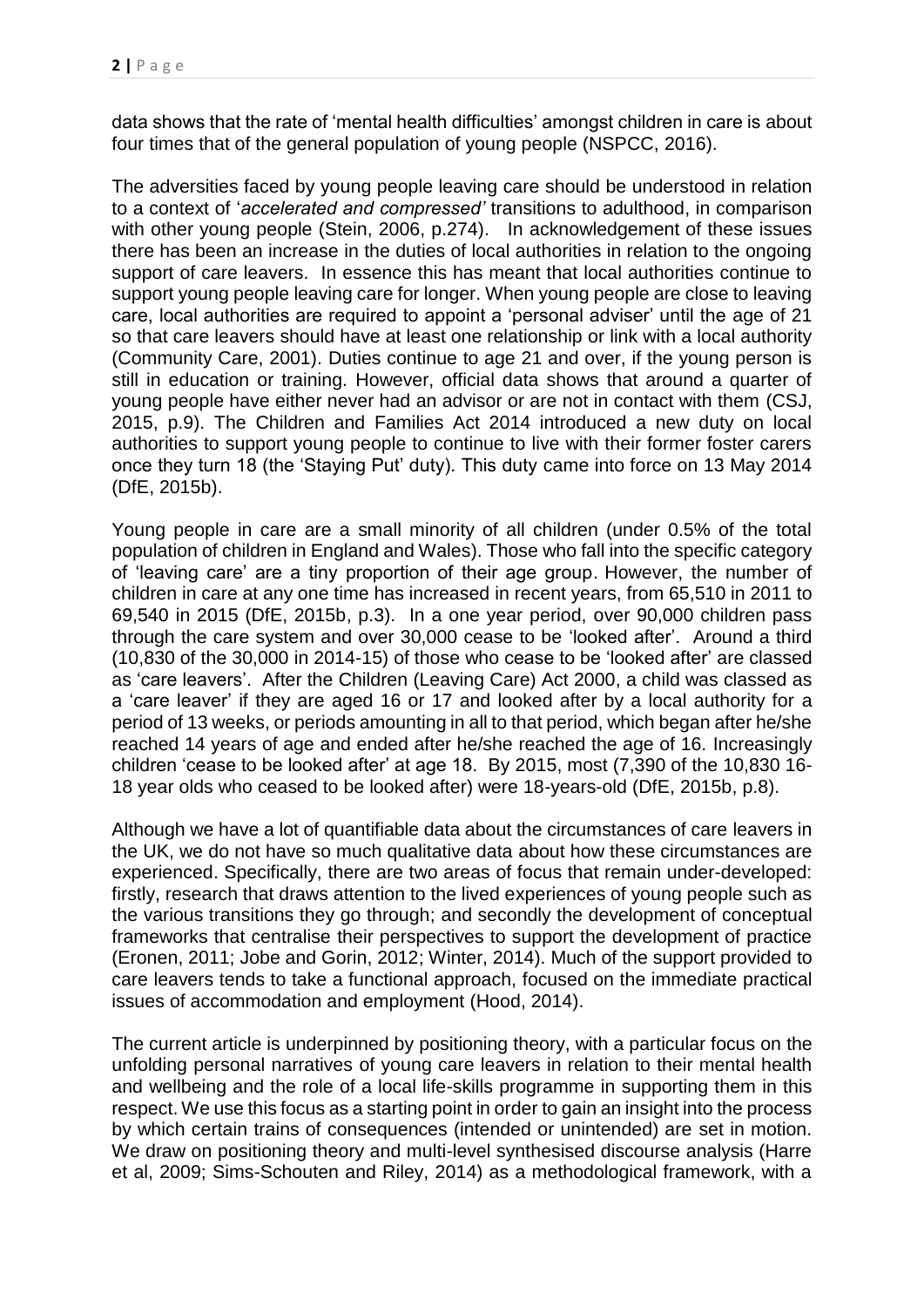specific focus on acts of positioning and re-positioning in narratives relating to young people's mental health and wellbeing.

We acknowledge at the outset that mental health and mental illness are contested terms, which have been used to represent a range of concepts from psychological states to dimensions of health (see Lofgren et al, 2015). It is generally acknowledged that mental health is broader than the lack of a mental disorder. Contemporary interpretations of mental health are informed by two major epistemological positions about psychological distress, namely medical naturalism and social constructionism, neither provide a usable solution for practitioners (Pilgrim and Bentall, 1999). Stigma plays a significant role in how mental health and wellbeing are conceptualised (see Ford et al, 2005). Understandings are subject to the interests or values of the people and organisations attempting to define and interpret terms. For example, the World Health Organisation (WHO, 2012, p.3) defines mental health as:

"… *a state of well-being in which the individual realizes his or her own abilities, can cope with the normal stresses of life, can work productively and fruitfully, and is able to make a contribution to his or her community*".

This definition has informed the way the concepts 'mental health' and 'wellbeing' have been used in the current study.

#### **Mental health and care leavers**

It is well known that young people leaving care are over-represented in relation to unemployment, homelessness, teenage parenthood, disability, lack of formal qualifications and in the prison population (Richardson and Lelliott, 2003). For example, official data on 26,330 former care leavers (aged 19, 20 or 21) shows 39% not in education, employment or training (NEET) (DfE, 2015b). Some (7%, 1840) were living in unsuitable accommodation and for others (12%, 3,160) there was no available data (DfE, 2015b). Unemployment, homelessness, and imprisonment are much higher in care leavers and are known to intersect with higher levels of mental health problems (WHO, 2012). How mental health and wellbeing also intersects with the reasons for entry to the care system is complex and varied. How mental health and wellbeing later intersects with the experience of leaving care adds to this complexity (Dixon, 2008).

Aside from the official data referred to earlier, a range of studies provide some insight into the mental health and wellbeing of children in care (e.g. Dixon, 2008; Stanley, 2007). This research is often relatively small scale with little focus on particular mental health problems. Changes in placement, differences in terminology, poor systems of data collection and the complexity of reasons why children are in care, make this group of young people difficult to research (Richardson and Lelliot, 2003). Dixon (2008) interviewed young care leavers and their care workers and found a rise in mental health problems after leaving care, which could be due to the complex difficulties of post-care transitions, e.g. the transition from child to adult mental health services. Such transitions happen in a context in which councils often fail to monitor the mental health of children in care (Bazalgette et al, 2015).

Specialist services for care leavers developed in the 1980s and offered various forms of support and help with practical skills (Stein and Carey, 1986). Since the Children (Leaving Care) Act 2000 in England and Wales a 'Corporate Parenting Model' is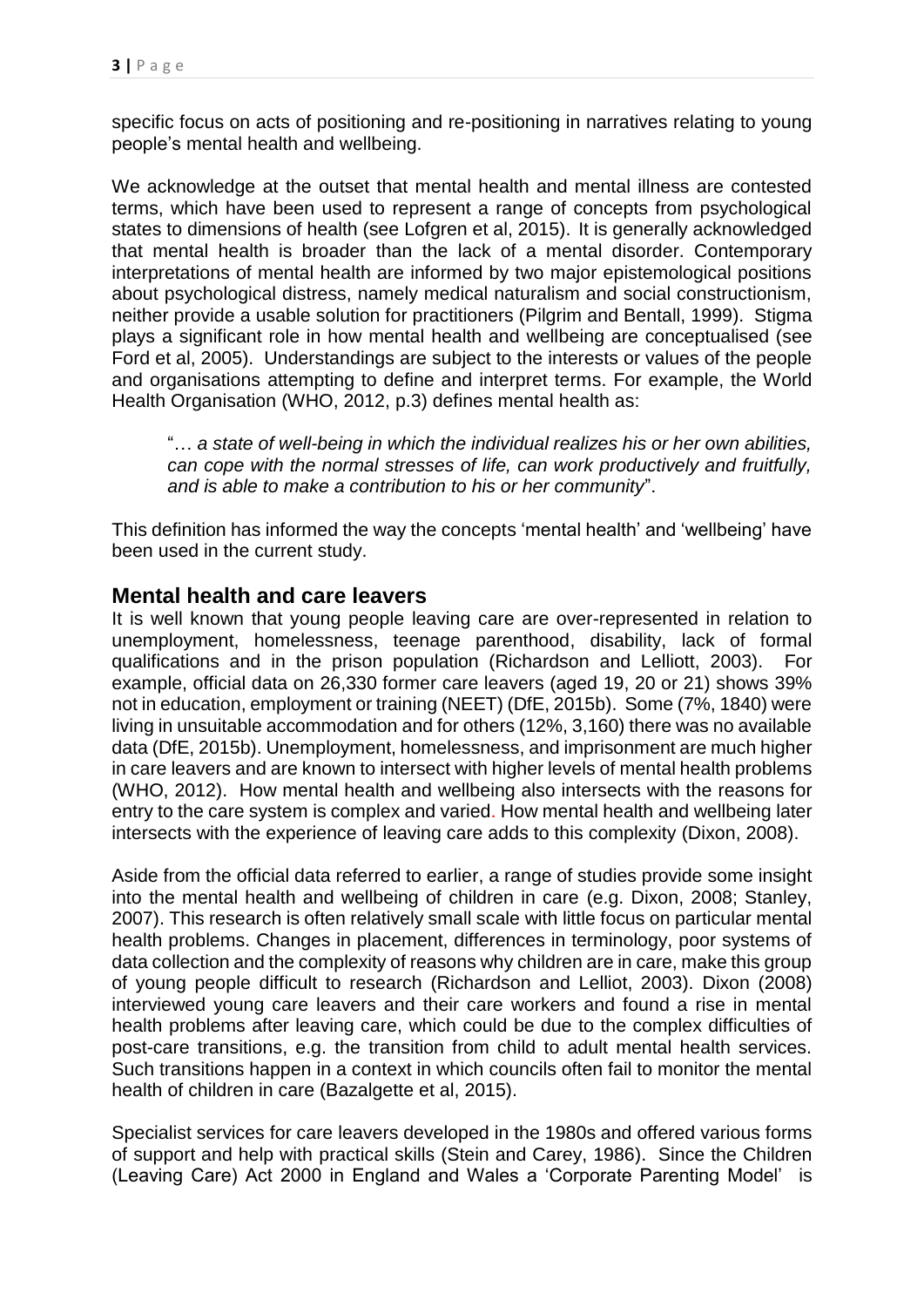common in which the responsibility for the young person rests with a case worker or 'personal advisor' who works with other agencies in relation to key issues such as accommodation, education, employment and training (Stein, 2006). Stein (2008) has highlighted the importance of promoting resilience in care leavers, applying this concept to the aspects of both the care and leaving care experience that can be harnessed to this effect. The changes needed are wide ranging but in essence can be summarised as more stable and holistic experiences when in care and better quality and extended support when leaving care, '*more akin to normative transitions*' (p.35). Stein (2006) has suggested that there are three broad groups of care leavers, characterised as those who are 'moving on', 'survivors' and 'victims' (p.277). The 'moving on' group are likely to have had stability and continuity in their lives, made sense of their family relationships, as well as had some educational success before leaving care. They have been able to make good use of the help offered. 'Survivors' have experienced more instability, movement and disruption whilst in care, left care earlier and achieved few educational qualifications. They tend to believe in their own self-reliance but often need ongoing support. 'Victims' are the most disadvantaged and have had the most damaging pre-care family experiences. Their time in care is characterised by further difficulties, instability and disruption. After leaving care they are likely to be unemployed and to become homeless, to be lonely and isolated and have mental health problems. This latter group ('victims') most closely approximates to the young people interviewed in the current research.

### **Research context**

The current research is based on data collected as part of an evaluation of a life-skills project for young care leavers (aged 16-25 years old) developed by a child-focused charity in southern England. The area that is the focus of the current study ranks amongst the highest quarter of most deprived areas in England. The project is designed to improve the life chances and outcomes for those who are moving towards, or have recently left care, with a specific focus on improving life-skills, employability, training, housing, as well as mental health and wellbeing. The project is part of a national network of nine local authorities committed to positive change (see Lindsay, 2014)**.** One of the key aspects of the network has been to involve young people in driving forward improvements in the support provided for care leavers.

Essentially, the project is designed to explore how services for care leavers can be fully integrated and easily accessed, and responds to a call from the Care Leavers Foundation that more needs to be done to tackle the rising number of care leavers who are NEET(DfE, 2012)*.* At the time of the study, 40 care leavers (aged between 16-25 years old; mean age= 18.7) out of the 78 in the local authority, had access to this additional support. The majority of participants were assessed as having 'complex needs'; some were homeless prior to their involvement with the life-skills project, and their needs related to relationship problems, isolation, loneliness and the mental health and wellbeing issues associated with this, placing them in the category of 'victims' (Stein, 2006). Specific mental health issues included anxiety, panic attacks and behavioural problems.

Framed within a strengths-based approach (Padesky and Mooney, 2012) the life-skills project is based around individual sessions, with support from a care worker, psychotherapist and Family Services Manager, and practical activities with the use of a 'workbook' (e.g. based around relationships). The project is underpinned by the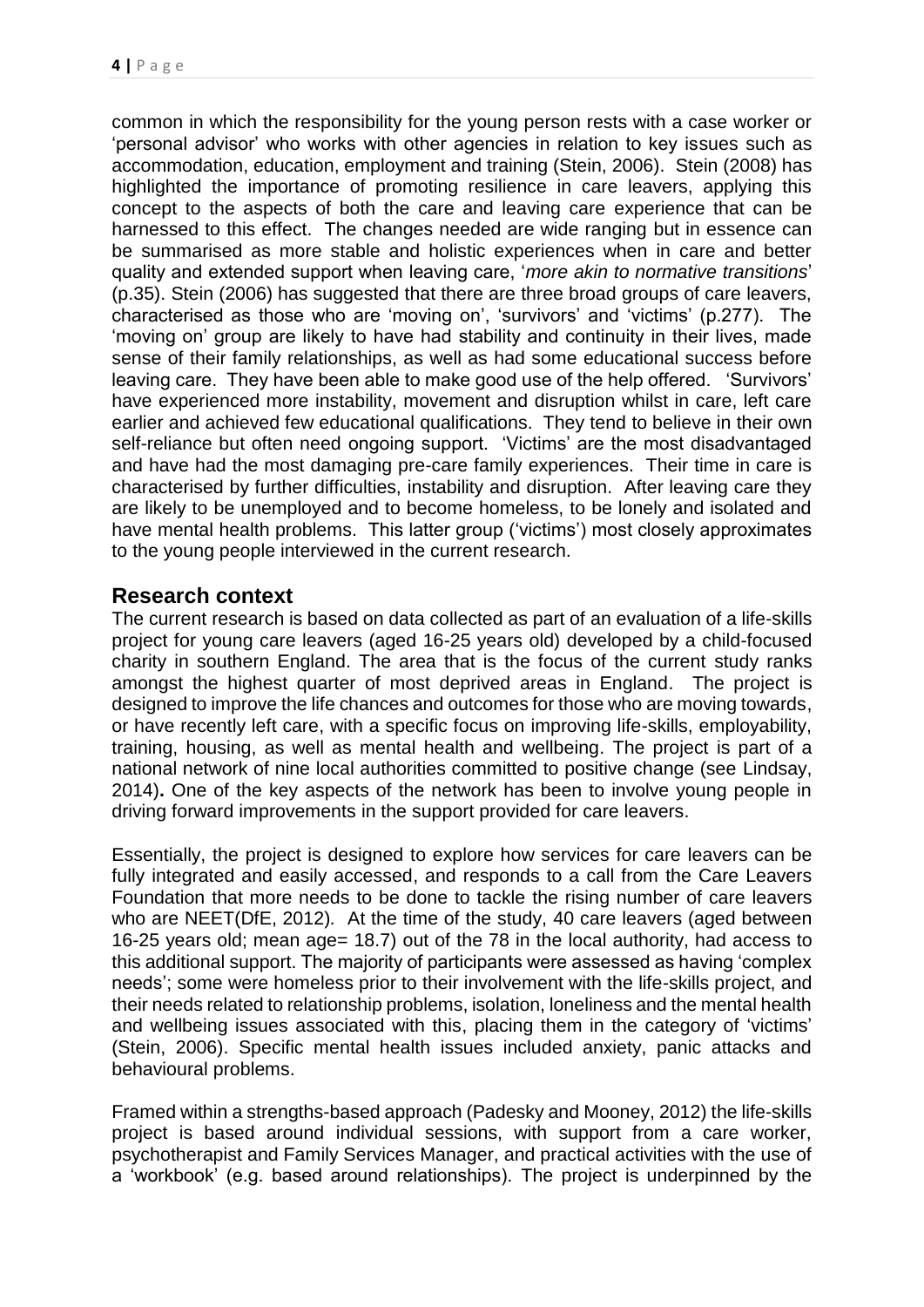Family Star framework (Dickens et al., 2012) and the Bromford Assessment tool (Bromford Housing Group, 2015). Both are management and measurement tools for family support, with a specific focus on measuring immediate outputs and showing progress made towards targets focused on specific life-skills, employment and training, physical health, mental health and wellbeing (Killaspy et al., 2012). An internal survey within the project, based on the Bromford Assessment tool (Bromford Housing Group, 2015), showed that of all the care leavers using the project at the time (N=40) targets were being met in most respects (accommodation, education, training and employment) apart from mental health and wellbeing. Nearly a third (30.7%, N=12) were not 'managing their mental health and wellbeing needs'.

### **Theory and method**

The current study locates talk around mental health and wellbeing within positioning theory, taking the viewpoint that individual responses and conceptualisations of experience and self-concept need to be seen in the light of discursive content and strategies (referring to the interpersonal and intrapersonal nature of positioning). Positioning theory looks at the normative frames within which people live their lives, and the way in which notions relating to their character, competence, traits and skills are shaped within this (Harre et al., 2009). As such, positions are more often than not part and parcel of the everyday practice of different groups of people. Positioning theory fits within the realm of both cognitive and discursive psychology. Whilst the first encompasses a focus on the cognitive processes that are instrumental in people's actions and meaning-making, the latter places the actions, and specifically the normative constraints and opportunities within this, in an unfolding story-line (Harre et al, 2009; Haste, 2014). Positioning can be thought of as operating on the interpersonal, intra-personal, intra and inter-group levels (Harre and Moghaddam, 2008).

The current study sees positioning as a discursive process, where social narratives and cultural repertoires provide the infrastructure for positioning, as well as the rhetorical resources for counter-positioning (see also Haste 2014). Here, positions are treated as clusters of beliefs that are more often than not evident in everyday practices of groups of people (Harre et al., 2009). This is also referred to as 'discursive practice', which relates to the ways in which people actively produce and reproduce their social and psychological realities (Davies and Harre, 2001). Harre et al. (2009) describe the act of positioning in terms of a phased procedure, with the first phase referred to as 'prepositioning', where the character and/or competence of the person who is being positioned is established. This often taken for granted phase involves attributes of skills and character traits deemed relevant to whatever positioning is going forward. Positioning itself refers to the actual positions of people in relation to rights and duties. Repositioning on the other hand refers to a re-arrangement and re-alignment of positions, practices and duties, sometimes through a number of prepositioning acts. As such, in speaking about specific events, speakers assign characters and traits both to themselves and to other people, bringing to that particular situation their history and multiple positions within this (Davies and Harre, 2001).

Semi-structured in-depth interviewing was the primary method used in the study, with some documentary analysis of organisational data used to contextualise what young people said. Twenty-two young people took part in the interviews – eleven males, eleven females; six of the participants were from a BME (black and minority ethnic)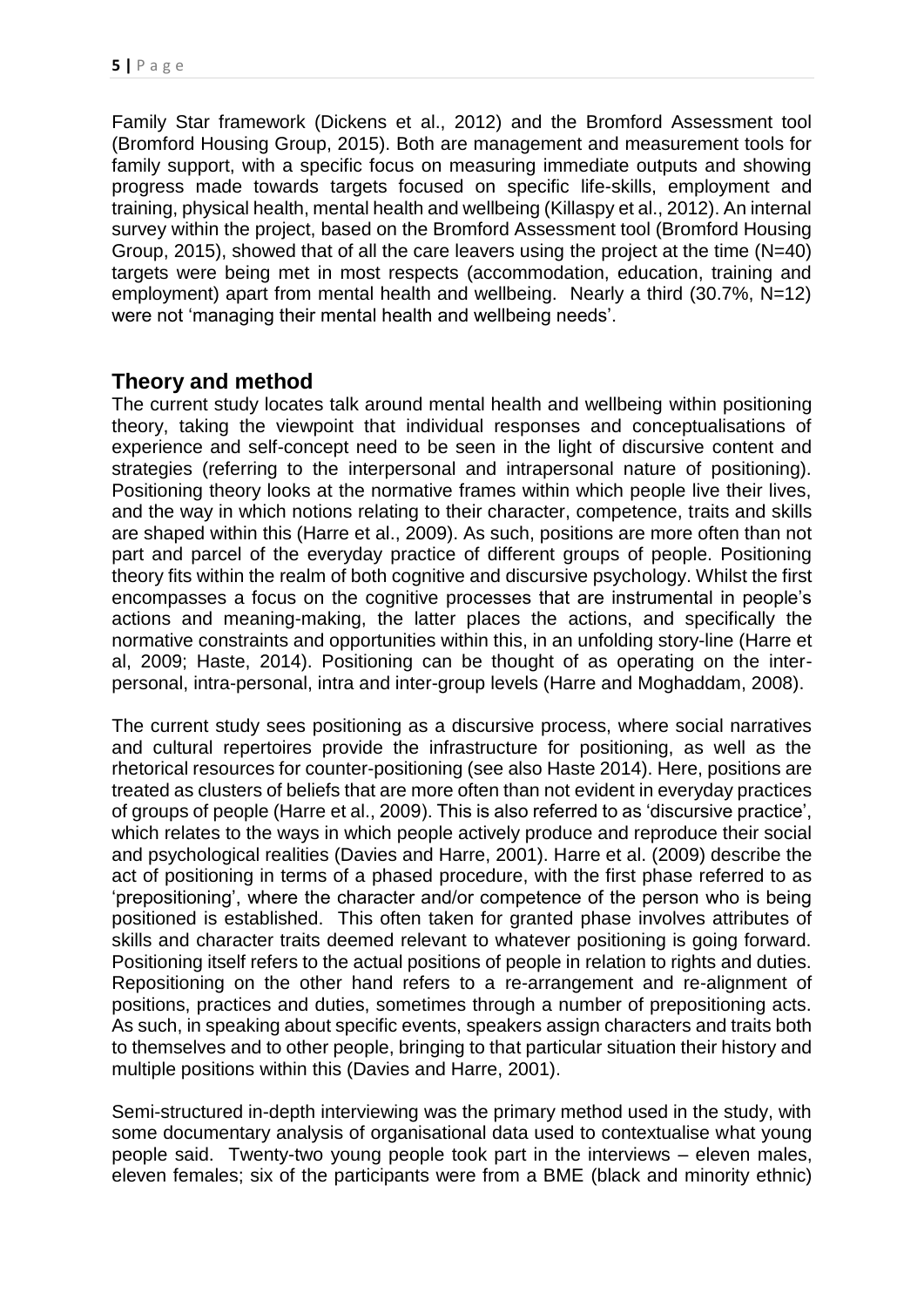background (2 males – 4 females) and five of the participants were parents (three of the females and two of the males). The average age of the participants was 18.5 years old, reflecting the average age of the young people attending this project as a whole. All participants were living in supported accommodation at the time of the interview and all had an unstable care trajectory. On average the participants had spent ten years in care. Although mental health and wellbeing issues were part of the referral criteria to the project, it should be noted that a specific diagnosis in relation to mental health was not included in the criteria for the support provided by the project.

Interviewees were randomly selected from the project database, and young people were directly contacted by their care worker (the non-response was four); interviews were undertaken by University researchers and took place within the centre that ran the life-skills programme. The study was approved by the University Ethics Committee. Participants were provided with information sheets about the study which acknowledged that the topic itself can be perceived as sensitive, and/or may evoke an emotional reaction. In this case, participants were assured that the interviews would be stopped, with the option to talk to an allocated confidant Interviews covered the specific areas of the programme: living skills, mental health/wellbeing and relationships. These themes were also evident in the programme assessment tools (Bromford and Family Star framework). Mental health is referred to as 'emotional wellbeing and mental health' within the Bromford tool, and as 'wellbeing and emotional needs' in the Family Star Framework; this language was replicated in the semistructured interviews.

The data used in this article focuses on mental health and wellbeing needs (with the terms being used inter-changeably). It is analysed using a two-level 'synthesized' discourse analysis (Sims-Schouten and Riley, 2014). Firstly, drawing on discursive psychology, we focus on the interactive accomplishments of talk, such as managing facts, blame and accountability (Potter, 1997). For example, Antaki and Wetherell (1999) refer to the tendency of people to use three arguments to strengthen a point as a 'three-way-list' completer. Pomerantz (1986) uses the notion of 'extreme case formulations' to describe extreme and normalising talk (such as '*everybody* is against me' or 'my mental health is *extremely complex*'). The second level of discourse analysis focuses on the wider discourses that participants draw on to make sense of themselves (Billig, 2001). In line with conversation analysis (Jefferson, 1985, Ten Have, 1999) in which the first stage of our two-level synthesised discourse analysis is grounded, data is transcribed in detail; for example, in relation to intonation (↑↓ in the extracts for rising and lowering intonation), pauses, speeded up talk  $($  >  $>$  and quiet speech (◦ ◦). Table 1 details the transcription notation.

| $\circ$                | Encloses speech that is quieter that the<br>surrounding talk. |
|------------------------|---------------------------------------------------------------|
| 1.0)                   | Pause length in seconds.                                      |
| Hyphen                 | Word broken off.                                              |
|                        | Rising intonation.                                            |
|                        | Lowering intonation.                                          |
| <b>CAPITAL LETTERS</b> | Talk that is louder than the surrounding<br>talk.             |

|  | <b>Table 1: Transcription Notation</b> |  |
|--|----------------------------------------|--|
|--|----------------------------------------|--|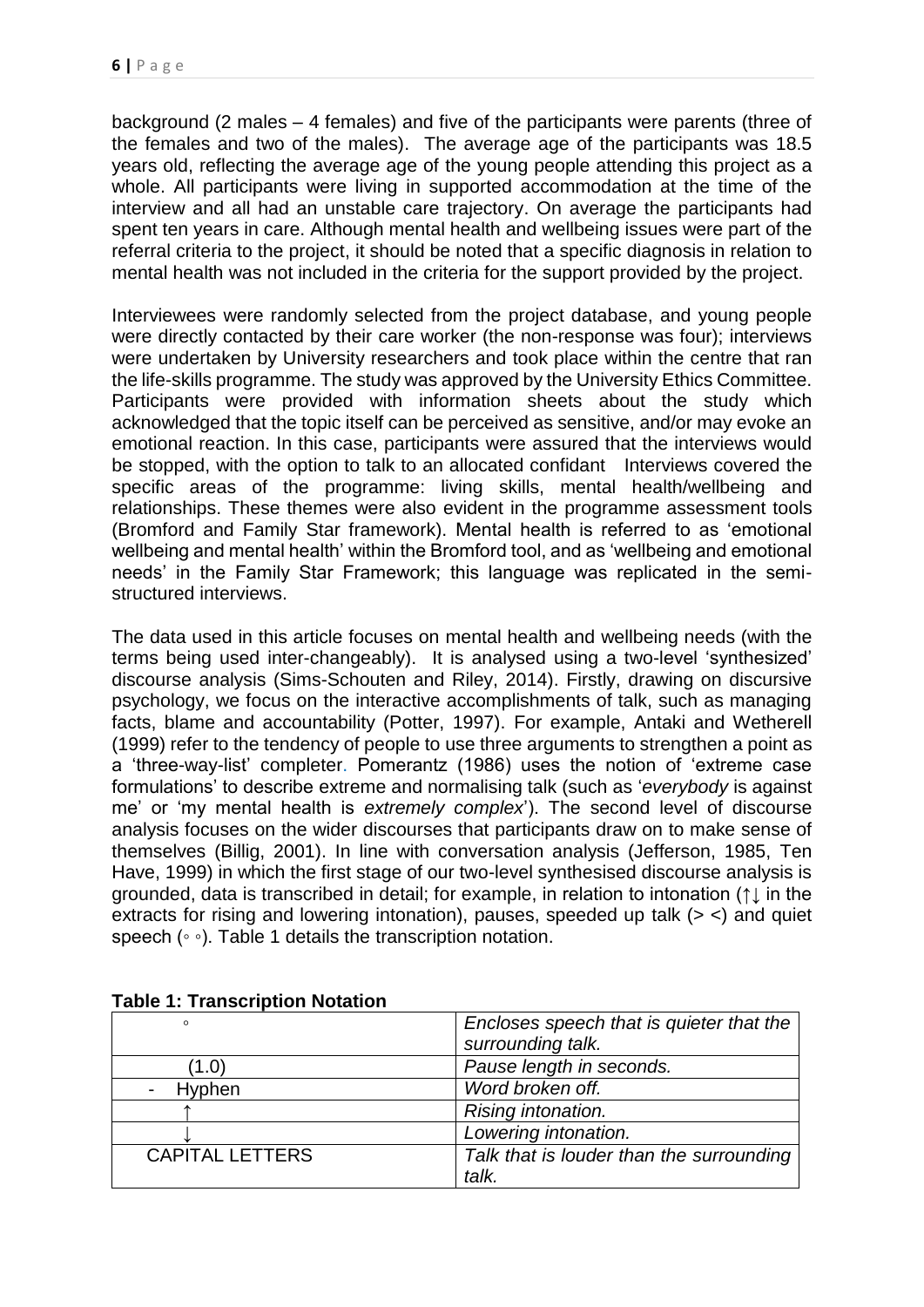| <b>Underline</b>                   | Stress/emphasis.                        |
|------------------------------------|-----------------------------------------|
| $>$ <                              | Encloses speeded up talk.               |
|                                    | Encloses words the transcriber is       |
|                                    | unsure about. Empty brackets enclose    |
|                                    | talk that is not audible.               |
| .hhh                               | In-breath.                              |
|                                    | Overlapping speech.                     |
|                                    | Onset of overlapping speech.            |
|                                    | Clarification, referring to tone<br>0r  |
|                                    | gesture, e.g. {laughs}                  |
|                                    | Extended sound.                         |
|                                    | Marks the immediate 'latching' of       |
|                                    | successive talk, whether of one or more |
|                                    | speakers, with no interval.             |
| $\sim$ $\sim$ $\sim$ $\sim$ $\sim$ |                                         |

(Edwards, 1997; Jefferson, 1985)

# **Narratives of young people**

The narratives of the young people, referred to as an 'unfolding storyline' by positioning theorists (see Harre et al, 2009), reflected the conflict and confusion around interpretations and understandings of mental health and wellbeing highlighted earlier in this article. This raises questions about how young people interpreted and responded to these issues within assessments (Bromford and Family Star tools) particularly as no formal mental health assessments were undertaken. A Strengths and Difficulties Questionnaire (SDQ) should have been completed for every child looked after for at least 12 months and aged 5 to 16 years-old as at the end of March but this data did not appear to be made available to the project.

In about a quarter of the interviews (N=6; 3 females, of which 2 were from a BME background and 3 males, non-BME), the question whether the programme had supported them in their mental health and well-being led to answers, such as 'I don't need help here', perhaps reflecting the controversies associated with this. However, in the same interview they would often talk about 'stress', 'isolation', 'confidence' and 'self-esteem', and explain how the project had helped them on these fronts. The responses also reflect the fractured nature of multi-agency working, as from the interviews it appeared that the majority of young people had support from CAMHS (child and adolescent mental health service) at some point in their lives, and a number of them were still receiving support from this service. Yet this information was not included alongside the project assessment tools and in the initial discussions with the young people.

Table 2 identifies the key themes in relation to how the 22 young people positioned themselves and their mental health and wellbeing, with a specific focus on prepositioning narratives (i.e. relating to their character/competence/traits/skills prior to their involvement with the life-skills project) and repositioning narratives (realignment of positions, as a result of participating in the project). Themes are organised in order of frequency, with the most common themes coming first**.**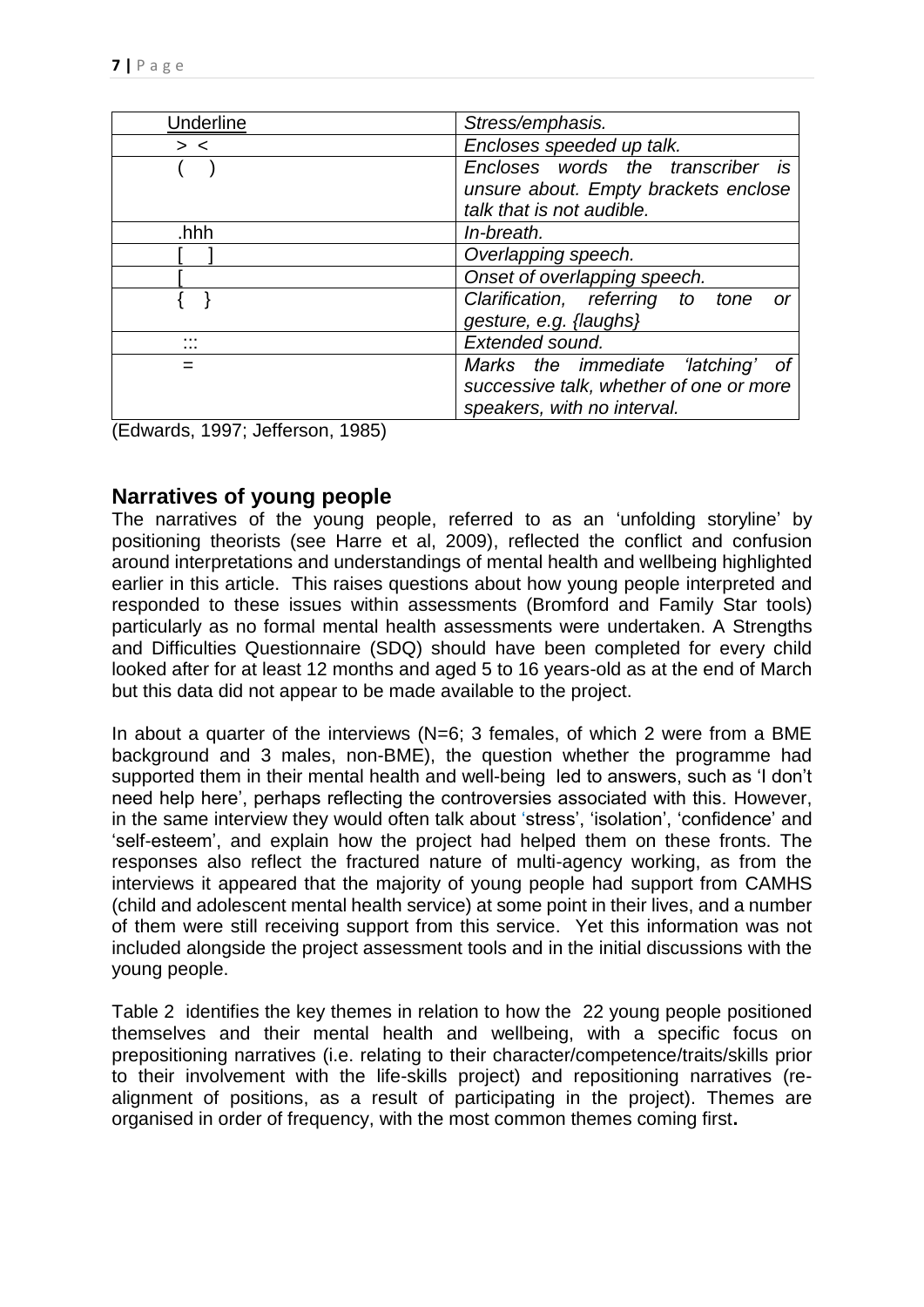| <b>Prepositioning</b>        | <b>Repositioning</b>            |
|------------------------------|---------------------------------|
| Get really stressed - break  | become a<br>Have<br>more        |
| down and cry.                | resilient person; picking self  |
|                              | up again.                       |
| Fear of new people and new   | Learning to communicate         |
| situations.                  | and feel confident.             |
| Loneliness and isolation.    | Being able to speak<br>to       |
|                              | people and socialise.           |
| Low self-esteem.             | Learning independent skills     |
|                              | and confidence.                 |
| Being nervous and anxious.   | Stress-relief and coping.       |
| Behavioural issues<br>(being | Being able to trust and talk to |
| difficult, aggressive)       | people; assertiveness           |
| Panic attacks                | Being able to express myself    |
|                              | and my fears                    |

# Table 2: Prepositioning and Repositioning Narratives of young care-leavers

These themes are illustrated by participants' narratives.

Extract 1 (Female, BME): Ambiguity of meaning (mental health and wellbeing)

- 1. I: Has the project helped you manage, your mental health and wellbeing?
- 2. P: (2.0) <sup>o</sup>lt hasn't<sup>o</sup> r<sub>leally</sub>
- $3. \ \mathsf{I}: \mathsf{N} \mathsf{I} \mathsf{o}$
- 4. P: >I haven't really brlought it  $\uparrow$ up<
- 5. I: So what is the main thing that the programme does for you at the
- 6. moment?
- 7. P: er::m (2.0), ind replendent .hh living skills, erm, and s tometimes, maybe, .hh
- 8. confidence (1.0) > don't kn Low<, yeah (1.0), maybe, if ust, being independent,
- living and cooking and health and  $^0$ wellbleing<sup>0</sup>. 9.

In the extract above, rather than positioning the project as inadequate or insufficient in fulfilling her mental health and wellbeing needs, this participant justifies the fact that it hasn't helped her by referring to her own stake and interest '>I haven't really brlought it  $\uparrow$ up<' (line 4) (see Potter, 1997). This is said very quickly (indicated by the  $\gt$  <), and functions as a justification for the earlier uttered  $^{0}$ It hasn't<sup>o</sup> r leally' (line 2). Yet, the relatively long pause at the start of this (2.0 seconds; line 2) implies that the participant has some trouble with the subject (Speer and Potter, 2000), something that is also evident from the softly spoken '<sup>0</sup>It hasn't<sup>0</sup>', which is subsequently softened by the 'r Leally' that follows. Nevertheless, in the section that follows (lines 7-9) she includes both 'confidence' (line 6) and  $^0$ wellb  $\downarrow$ eing<sup>0</sup> (said softly, indicated by  $^0$ , in line 9) as main things that the care programme does for her. Again, there are suggestions that the participant has some trouble with the subject, which is evident from the pauses in lines 7 and 8, and the use of '>I don't kn low<' in line 8. In addition to this, whilst most skills, e.g. 'living skills' and confidence (line 6), as well as living and cooking (line 9) are stressed and emphasised. <sup>0</sup> wellb leing<sup>0</sup> (line 9) on the other hand is uttered softly. This highlights the potential controversy and confusion associated with the terms 'mental health' and 'wellbeing'. Moreover, by referring to 'wellbeing' (line 8), rather than providing specific examples, she is merely repeating what the interviewer said (in line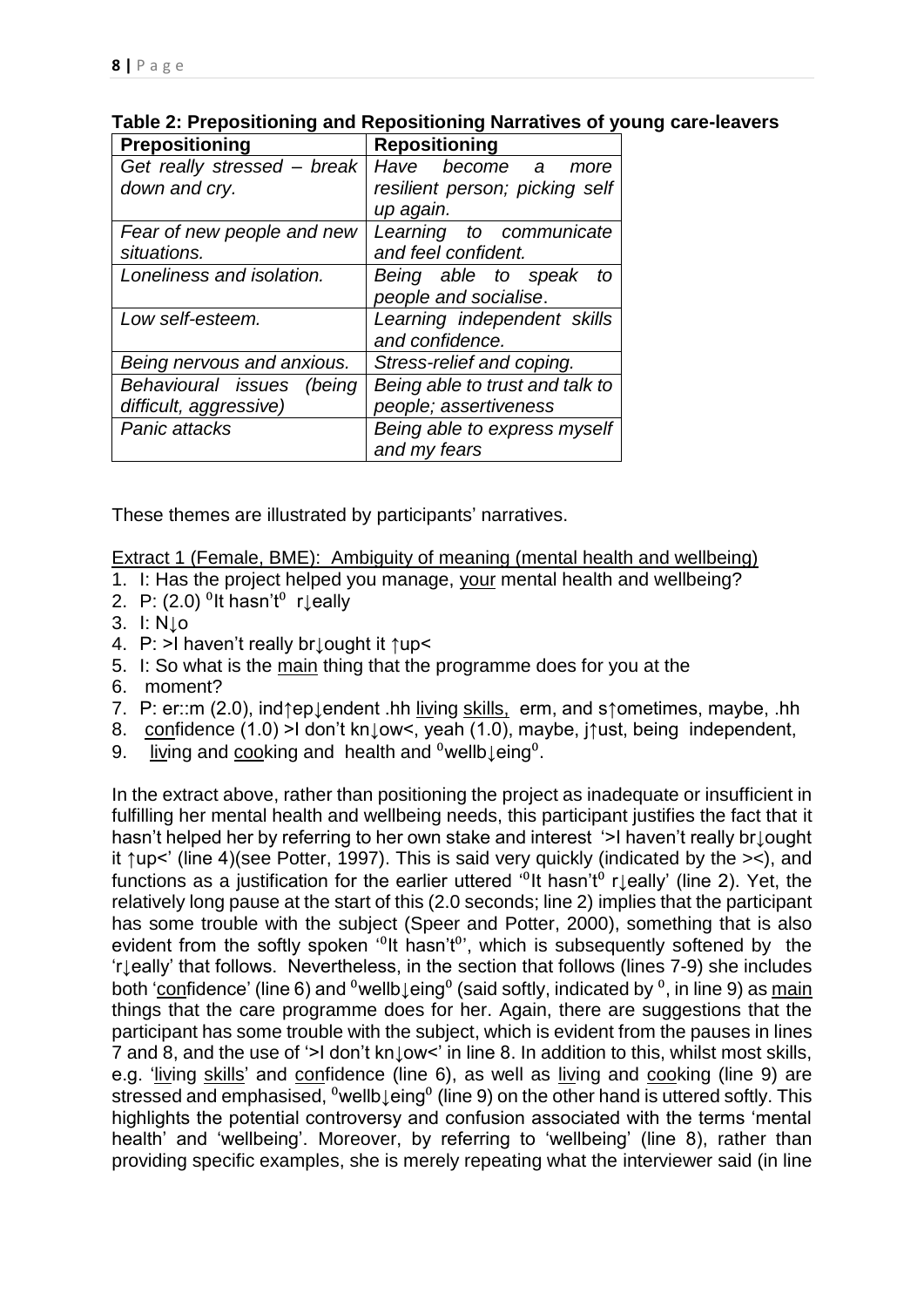1). As such, it could be argued that in this participant's narrative there is a focus on the interviewer's stake and interest, rather than her own.

Extract 2 (female, BME); 'Getting stressed' - 'Becoming more resilient'

- 1. P: I get stressed, struggle with mloney, and erm (1.0) > sometimes I dont<,
- 2. I dont have ntobody to talk to as well .hh slo I was getting (1.0) so much
- 3. stress and, my hair is flalling out, err its so hard to handle, you know, llike,
- 4. for me to have like somebody like, and XXX (1.0) that I can talk to, seven if
- 5. she comes once<sup>®</sup> Tevery two weeks to see me. So, I can talk to her, it makes
- 6. me feel better.

The participant in the extract above uses a three-way-list completer (using three arguments to strengthen a point, Antaki and Wetherell, 1999), 'n tobody to talk to', 'so much stress', and 'my hair is flalling out' (line 2,3) to show that the situation that she finds herself in is multi-facetted, as well as having a huge impact on her wellbeing. Yet, it is through the engagement with her care worker, that she is able to reposition herself: 'it makes me feel better' (line 6). As such, she constructs the provision of the support from which she has benefitted as a category-bound-activity (Silverman, 2001) of the programme.

Extract 3 (Female, white British); 'Behavioural issues' – 'Being able to talk to people'

- 1. P: > what we're just doing < erm: I think she's thaught me how to speak to
- 2. people, and  $n\downarrow$  ot like (2.0), as I used to be q uite aggressive and quite
- 3. h\*orrible, Land > stuff like th\*at<, which make you learn how to be ass\*ertive
- 4. > and stuff like that<, and to sp teak properly and not get wound up, and say
- 5. things in the right  $w \uparrow a y$ .

Both the emphasised prepositioning of 'q $\uparrow$ uite aggressive' and 'quite h $\uparrow$ orrible' (line 2.3) function as footing (see Potter, 1997), leading into the repositioning of this participant as being able to 'sp<sub>1</sub> eak properly' and 'in the right w<sub>1</sub> ay' (lines 3,4). Here, the programme is constructed as mediator, providing resources for counterpositioning, with the ultimate goal to fit in with society's rules and expectations and becoming more 'asstertive'(line 3). Interestingly, whilst this participant uses emphasised speech, as well as rising intonation, in reference to her nature (aggressive , h\*orrible, line 2), and the fact that her care worker t\*aught (line 1) her to do things the right w $\uparrow$ ay (line 5), the means through which this was achieved are almost negated. This is evident from the quickly and quietly spoken '> what we're just doing <' (line 1), including the use of the word 'just' which functions to minimise the importance of the process itself (see Jeffries and Grogan, 2012).

Extract 4 (Male, white British); 'Panic attacks' – 'Being relaxed and able to express oneself'

- 1. P: I sort of have p tanic attacks, eand that kind of stuffe, but ter: m they slort
- 2. of said, y tou know, we'll >try to get someone to sort of take care of you<,
- 3. because once I'm inside and have, w ell, rellaxed a bit and had a chat with
- 4. someone, I'll be f $\uparrow$ ine.

In the extract above, again there is evidence that the participant is able to reposition himself and his anxieties (prepositioned as 'I sort of have p tanic attacks', line 1) through the support provided. This leads to the repositioning in terms of 'w tell,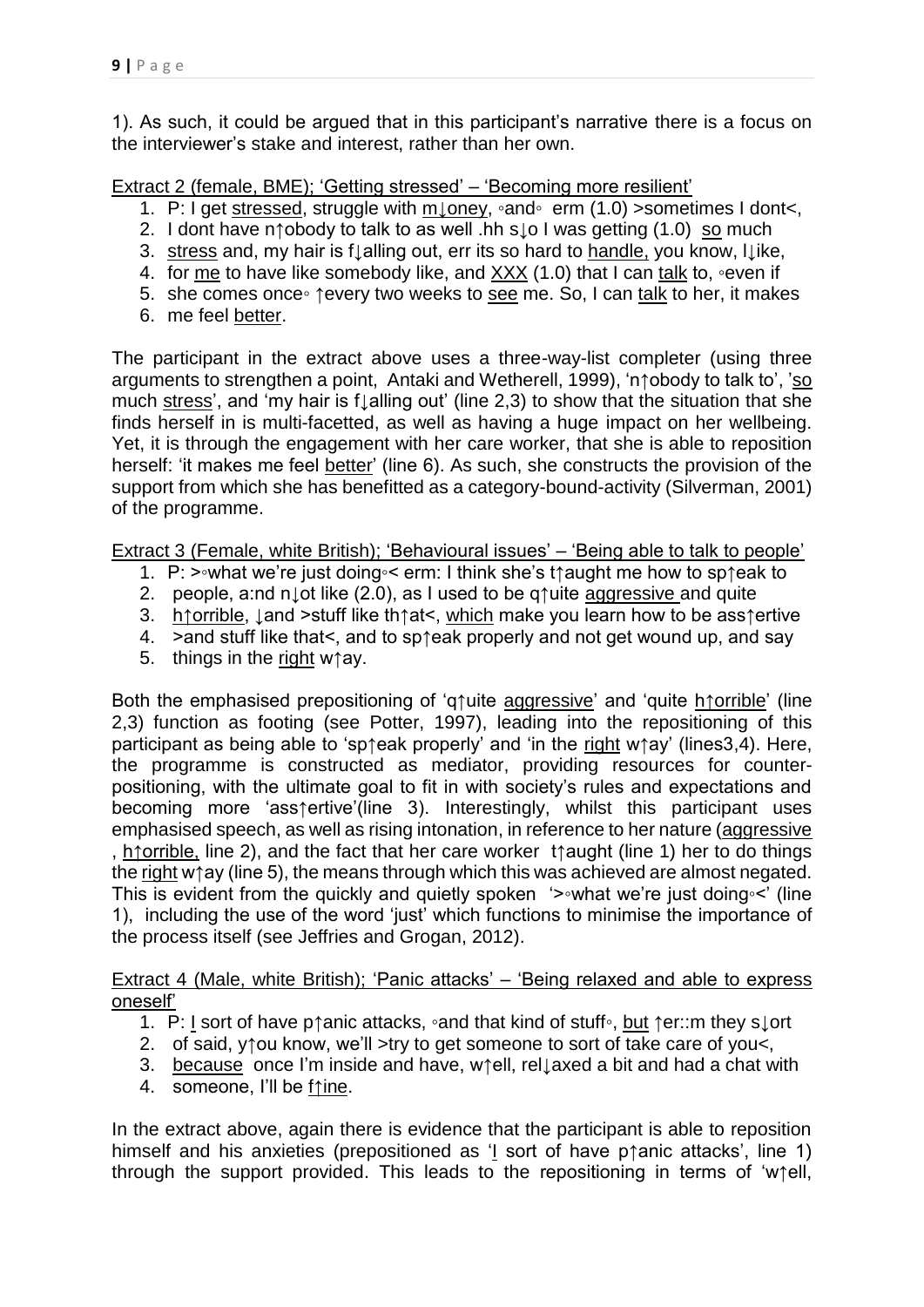rellaxed' (line 3), ending with the emphasised 'I'll be ftine'. The repeated use of the word 'sort of' (lines 1,2) is interesting here, as it gives a sense that none of this is all that clearly defined, again suggesting that talk around mental health and wellbeing is complicated (see also Akister et al, 2010).

Extract 5 (Male, white British); 'Behavioural issues and complicated mental health' -'Getting the help that I need'

- 1. I: Has the project helped you manage your emotions and mental
- 2. health?
- 3. P: Yes
- 4. I: Do:n't, don't feel that need to go into detail or anything
- 5. P: No, ha, blasically, e:: rm, m  $\gamma$  my mental health is extr temely
- 6. clomplicated, er:m, .you know., its gone, gone on for an extrictmely llong
- 7. time, blut since its come out, they, they've sort of understood thlat it is a
- 8. d\*ifficult slubject and that I'm not >inclined to talk about it nlaturally<, vou
- 9. you know  $\cdot$ . But they've  $\uparrow$  always made sure that i'm gletting the help i n $\uparrow$ eed,
- 10. a: nd gave me the motiv tation, trying to give me a lot of positives  $(2.0)$  I: can
- 11. be quite difficult sometimes you know.

As with extract 4, the mental health talk in the extract above is softened through the use of the word 'sort of' (line 7). This is used as a disclaimer (see Speer and Potter, 2000), and follows on from the reference to his mental health as extremely complicated (line 5). Thus, as well as referring to how their engagement with the programme allowed them to reposition themselves and their abilities to cope and engage with their problems, participants also consistently showed evidence of trouble and confusion around conceptualisations of mental health and wellbeing. In the extract above, the participant uses an extreme case formulation (Pomerantz, 1986) 'my mental health is extremely clomplicated', and 'gone on for an extremely llong time' (lines 6), to suggest that this is not an issue that can be easily assessed or measured. Here, the life-skills project seems to be constructed in terms of only providing the help and support when needed – interestingly, while positioning the care workers as understanding and giving 'a lot of positives' (line 10), the participant portrays himself in terms of being 'quite difficult' (softened by the 'sometimes' at the end, line 11). This suggests that the 'complicated' mental health issues that this participant refers to at the start of the extract, are also responsible for his difficult behaviour at times, regardless of the 'positives' received through the project. Constructing 'mental health issues' in terms of 'difficult behaviour', also highlights the ongoing stigma around the topic (see also Ford et al, 2005).

#### Extract 6 (Female, white British); 'Fear of new people' – 'Communication and Confidence'

- 1. I: Is there anything in particular that y ou have achieved now, that you didn't
- 2. necessarily achieve beftore you joined XXX?
- 3. P: >it w as< mainly m v confidence w ith talking to  $\uparrow$  other people, <sup>0</sup> with like<sup>0</sup>
- 4. (1.0) business-like, blanks, dloctors, <sup>0</sup>people like th $\uparrow$ at<sup>0</sup> (1.0) > I never really
- 5. had confidence to do it<
- 6. I: And how did you gain the confidence?
- 7. P: Erm, my (2.0), my old care wlorker, >took me out to the bank< (2.0), a::nd
- 8. I like, was getting me to talk, I fittle b tits, n ot constantly <sup>0</sup> just little bits<sup>0</sup>. And then
- 9. she will talk for a little bit and then she will get me to do, do some j[ust]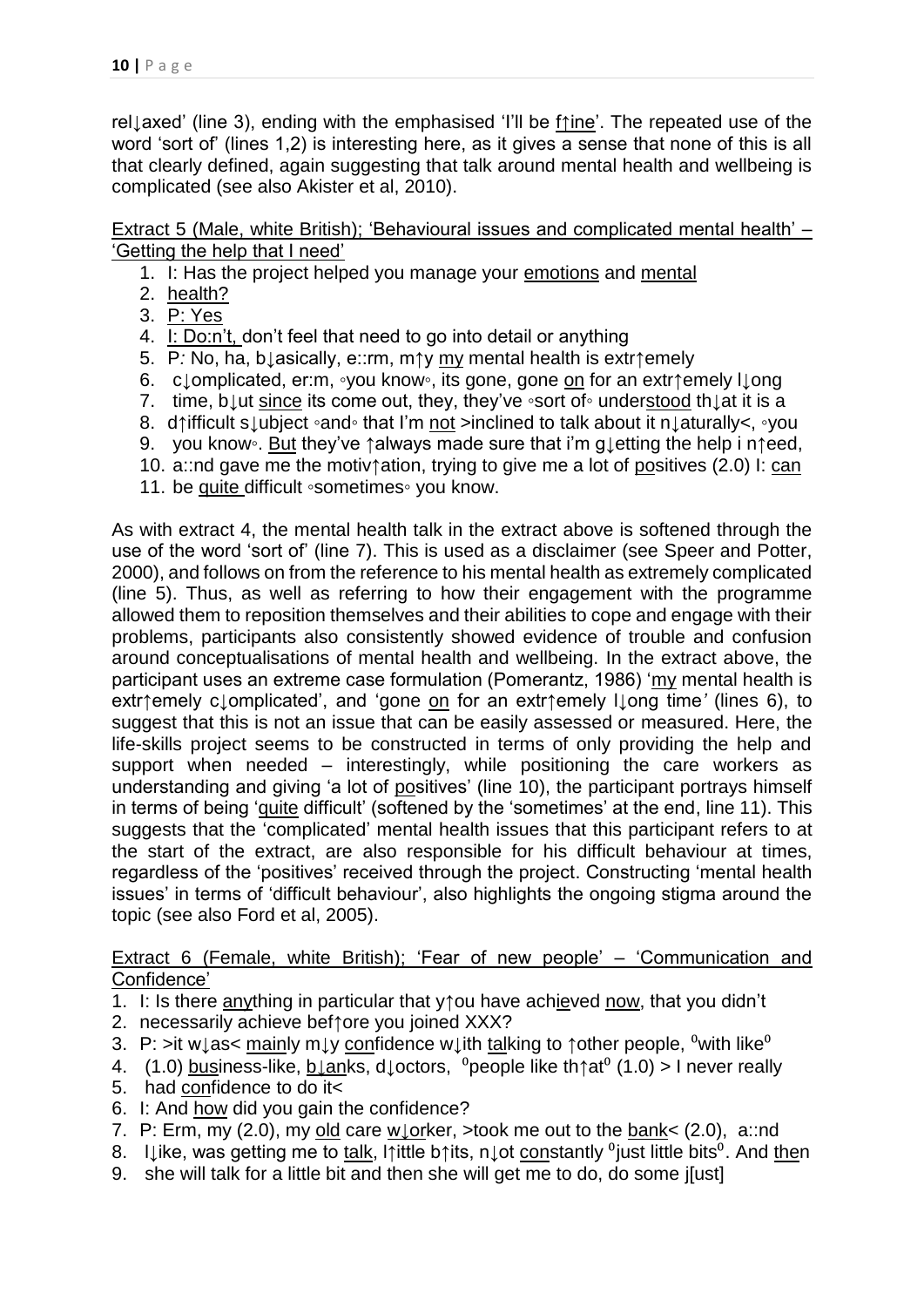10.I: [ok] 11.P: like, she was constantly trying to get me to do it, by, by boosting it ↑up.

12. Gr⊥adually, not straight away.

13.I: Oh, that good.

14.P: Its like n↑ew p↑eople, and I don't really get on with n↑ew people. So I was like 15.  $\mathrm{^0}$ oh new people $\mathrm{^0}$ , {soft nervous laughter}  $\mathrm{^0}$ Oh no, leave me alone $\mathrm{^0}$ 

The participant in the extract above uses a sandwich argument (Riley, 2003) to explain the role that the programme has played in building her confidence. This is evident from lines 3-5, where she starts off by highlighting the impact the project has had on her confidence 'mainly m↓y confidence w↓ith talking to ↑other people', followed by a reference to the kind of people that she never felt confident to talk to, after which she returns to her main argument '> I never really had confidence to do it<'. In lines 6-12 she refers to the techniques used by her care worker to support her in building her confidence in this area, with a specific emphasis on the staged and step-by-step nature of this approach; e.g. see line 12 'Gr⊥adually, not straight away'. Here she shows how her confidence has been 'boosted' ('by boosting it ↑up', line 11) gradually. The conflicting use of the word 'constantly' (lines 8 and 11) is interesting, and ties in with Billig's (2001) work on the contradictory nature of arguing and thinking. The fact that 'new people' (uttered three times in line 14,15), are still a troublesome and problematic issue for this participant is also evident from the laughter in line 15 (Edwards, 2000).

Overall, the extracts provide evidence of the ambiguity of meanings, understandings and interpretations around mental health and wellbeing. In their narratives the care leavers have to negotiate conflicting viewpoints in relation to their own mental health (stress, panic attacks) and the need to 'not get wound up', be resilient and in essence fit in with society's rules and regulations (to not be aggressive and 'horrible'). Time and time again there is evidence of trouble and confusion around conceptualisations of mental health and wellbeing, highlighting that this is a complicated and misunderstood issue.

# **Conclusions and implications**

The evidence about leaving care and adversity, including mental health problems is well established (e.g. Stein, 2006; 2008). Mental health and wellbeing issues can underpin and result from other problems – such as being NEET. It is clear that leaving care projects need to have a more skilled and targeted approach to addressing mental health and wellbeing issues and building resilience (see also Coman and Devaney, 2014; Hood, 2014; Paul et al, 2014). Coman and Devaney (2011) refer to the need for an intrapersonal approach in identifying and tackling factors that contribute to better mental health outcomes for children in care.

The strengths-based, staged and gradual approach in the project, came some way towards supporting the young care leavers in their mental health and wellbeing needs, by addressing lower-level issues as a way of preventing further escalation of problems. For example, there is evidence of repositioning in relation to the young care leavers' subjective wellbeing (e.g. from being lonely and stressed, to talking to people and feeling better within this), although this may only touch the surface of their needs. However, it is clear that the project was not addressing mental health and wellbeing needs to the same extent as employment and housing issues. In part this may be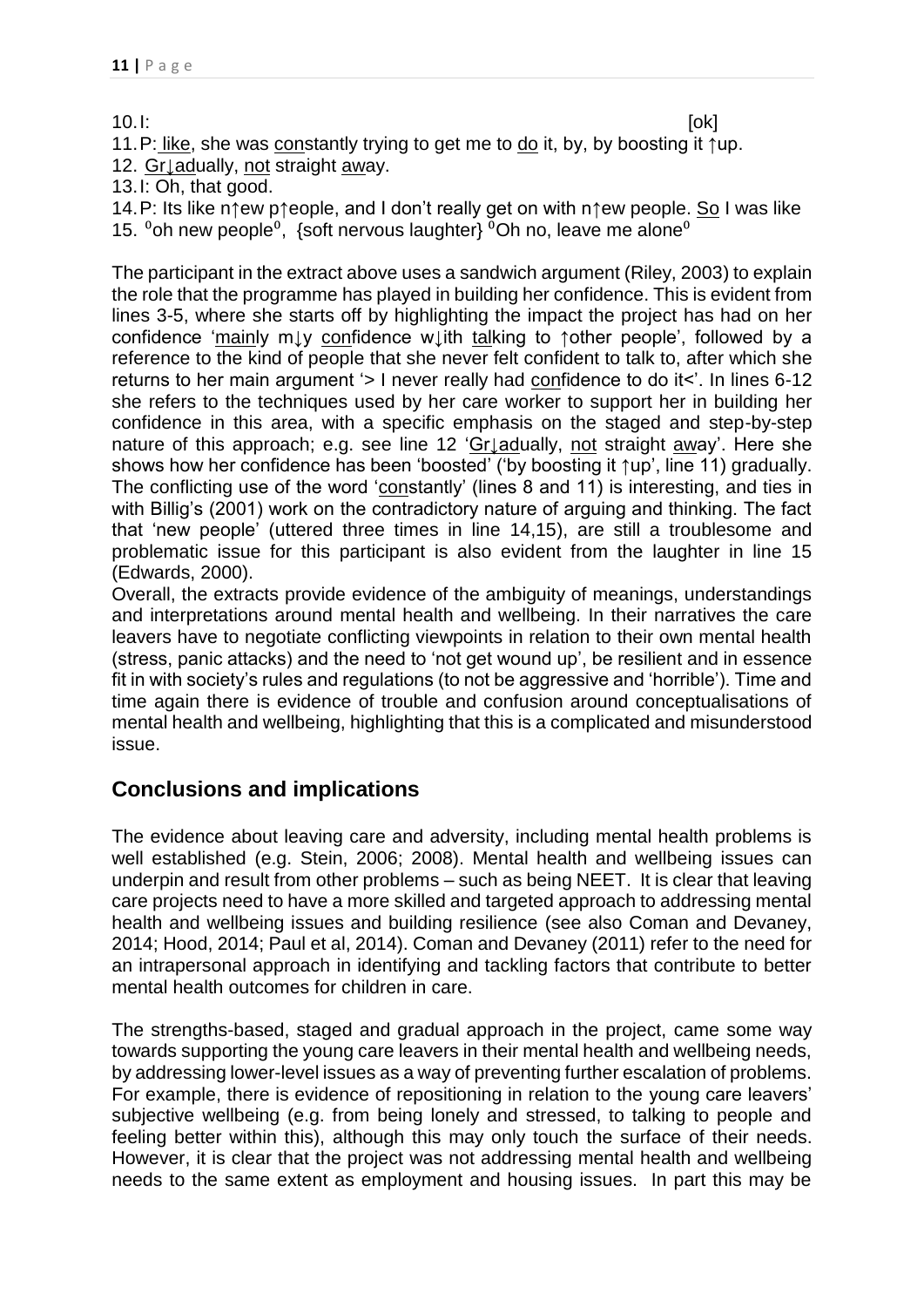explained by conceptual issues and stigma that surrounds talking about mental health and wellbeing. Importantly, there was evidence of poor use of existing assessments on these issues by practitioners in the project. Neither SDQ nor CAMHS assessments were readily available to the project.

Our analysis of interviews with young people illustrates the ambiguity of understanding of concepts such as 'mental health' and 'wellbeing' and the complexity of their responses to questioning around this area. This highlights one of the major problems in evaluating the outputs and outcomes of such projects in terms of simplistic targets. The current research provides a more complex picture of the changes that were happening, including the role of care workers in supporting the young care leavers with issues around loneliness and isolation. By drawing on positioning theory we were able to weave together the complex positions and personal narratives of the participants and the emotional meaning attached to this. This showed that having someone to talk to (i.e. the care worker) played a mediating role between the prepositioning and repositioning narratives of the participants.

This research has implications for practice and policy. Firstly, it shows that there is a need to tackle stigma and understanding about mental health in care leavers' projects. Secondly, practitioners need to make better use of existing assessments in this respect as a starting point to inform more focussed work. Thirdly, the research highlights the need for programmes that address the broader transitional care needs of young care leavers in relation to mental health. Robust transitional and evidencebased mental health care, drawing on the young person's voice and stronger collaborations between the different professionals and agencies involved, will come closer to filling to the policy–practice gap of accessible, acceptable, responsive, ageappropriate provision.

#### **References**

Akister, J., Owens, M. and Goodyer, I. (2010) Leaving care and mental health: outcomes for children in out-of-home care during the transition to adulthood. *Health Research Policy and Systems*, **8:10**.

Antaki, C. and M. Wetherell. (1999) Show Concessions. *Discourse Studies,* **1(1**), 7- 27.

Bazalgette, L., Rahilly, T. and Trevelyan, K. (2015) *Achieving emotional wellbeing for looked after children,* NSPCC: [https://www.nspcc.org.uk/globalassets/documents/research-reports/achieving-](https://www.nspcc.org.uk/globalassets/documents/research-reports/achieving-emotional-wellbeing-for-looked-after-children.pdf/)

[emotional-wellbeing-for-looked-after-children.pdf/.](https://www.nspcc.org.uk/globalassets/documents/research-reports/achieving-emotional-wellbeing-for-looked-after-children.pdf/)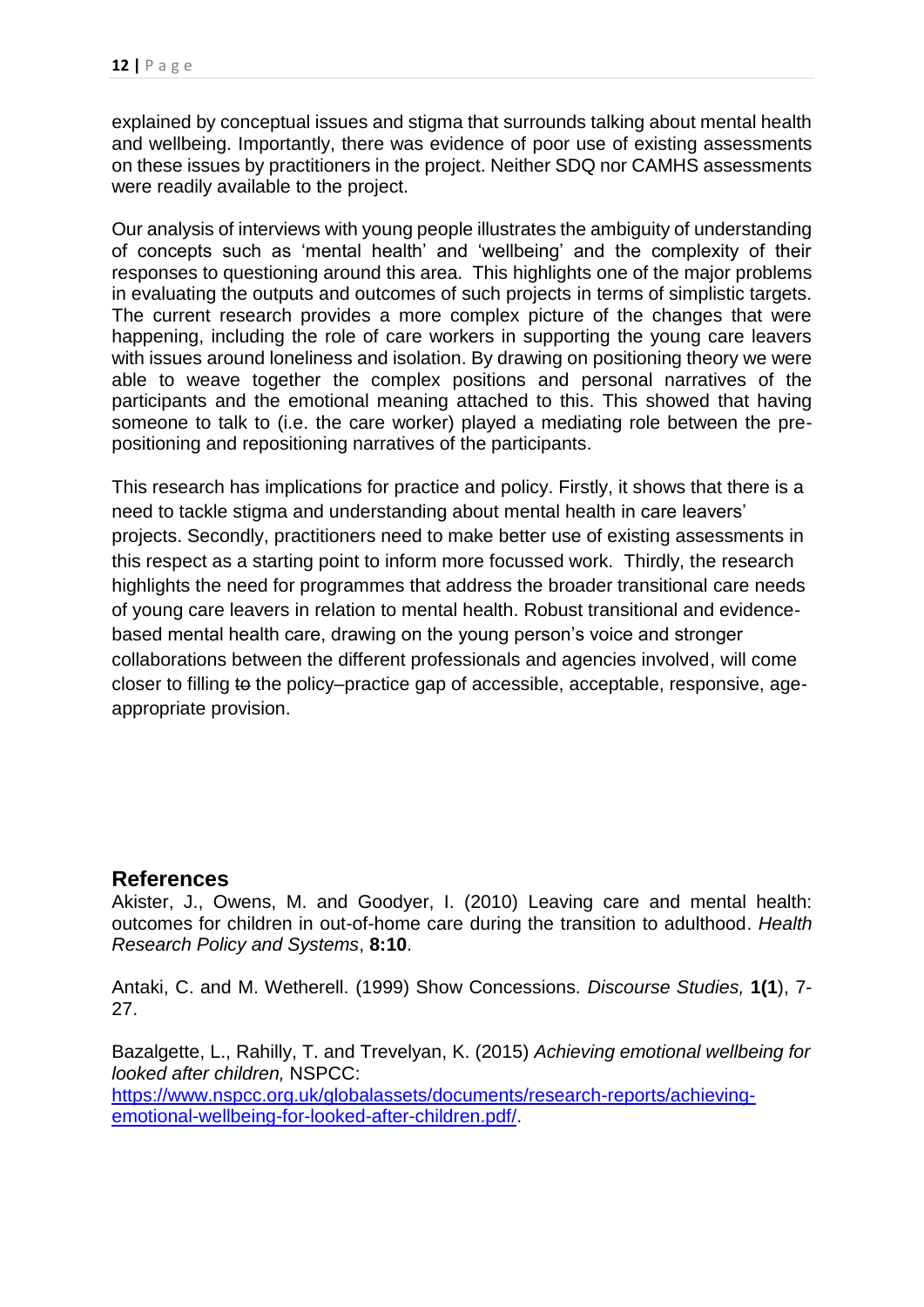Billig, M. (2001) Discursive, Rhetorical and Ideological Messages. In:*Discourse Theory and Practice. A Reader* (eds M. Wetherell, S.Taylor & S.J. Yates), pp 210-222, Sage, London.

Bromford Housing Group (2015) *Social Value Report,*  http://www.bromford.co.uk/media/4150424/Social-Value-Report-15.pdf.

Coman, W. and Devaney, J. (2011), Reflecting on Outcomes for Looked-after Children: An Ecological Perspective, *Child Care in Practice,* 17:1, 37-53, DOI:10.1080/13575279.2010.522976.

Community Care (2001) The children leaving care act explained, *Community Care*, **1** <http://www.communitycare.co.uk/2001/09/12/the-children-leaving-care-act-explained/>

CSJ, Centre for Social Justice (2015) *Finding their Feet. Equipping care leavers to reach their potential.* London, Centre for Social Justice.

Department for Education (2012) *Care Leavers Charter.* Ref: DFE-04601-2012, [https://www.gov.uk/government/uploads/system/uploads/attachment\\_data/file/26469](https://www.gov.uk/government/uploads/system/uploads/attachment_data/file/264694/Care_leavers__charter.pdf) [4/Care\\_leavers\\_\\_charter.pdf](https://www.gov.uk/government/uploads/system/uploads/attachment_data/file/264694/Care_leavers__charter.pdf)

DfE (2015a) Children looked after in England (including adoption and care leavers), year ending 31 March 2015: additional tables*, SFR 34/2015*, **10** December, [https://www.gov.uk/government/uploads/system/uploads/attachment\\_data/file/48371](https://www.gov.uk/government/uploads/system/uploads/attachment_data/file/483718/SFR34_2015_Text_AdditionalTables.pdf) [8/SFR34\\_2015\\_Text\\_AdditionalTables.pdf](https://www.gov.uk/government/uploads/system/uploads/attachment_data/file/483718/SFR34_2015_Text_AdditionalTables.pdf)

DfE (2015b) Children looked after in England (including adoption and care leavers) year ending 31 March 2015, *SFR 34/2015*, **1** October, [https://www.gov.uk/government/uploads/system/uploads/attachment\\_data/file/46475](https://www.gov.uk/government/uploads/system/uploads/attachment_data/file/464756/SFR34_2015_Text.pdf) [6/SFR34\\_2015\\_Text.pdf](https://www.gov.uk/government/uploads/system/uploads/attachment_data/file/464756/SFR34_2015_Text.pdf)

Davies, B. and Harre, R. (2001) Positioning: The Discursive Production of Selves. In: *Discourse Theory and Practice. A Reader* (eds M. Wetherell, S.Taylor, a& S.J. Yates), pp 261-271, Sage, London.

Dickens, G, Weleminsky, J, Onifade, Y and Sugarman, P.(2012) Recovery Star: Validating User Recovery, *The Psychiatrist*, **36**, 45-50.

Dixon J. (2008)Young people leaving care: health, well-being and outcomes. *Child & Family Social Work*, **13**, 207-217.

Edwards, D. (2000) Extreme case formulations: Softeners, investment, and doing nonliteral. *Research on Language and Social Interaction*, **33**(4), 347-373.

Eronen, T. (2011), Three stories about mother: narratives by women who have lived in care. *Child & Family Social Work,* **17(2)**, 66-74.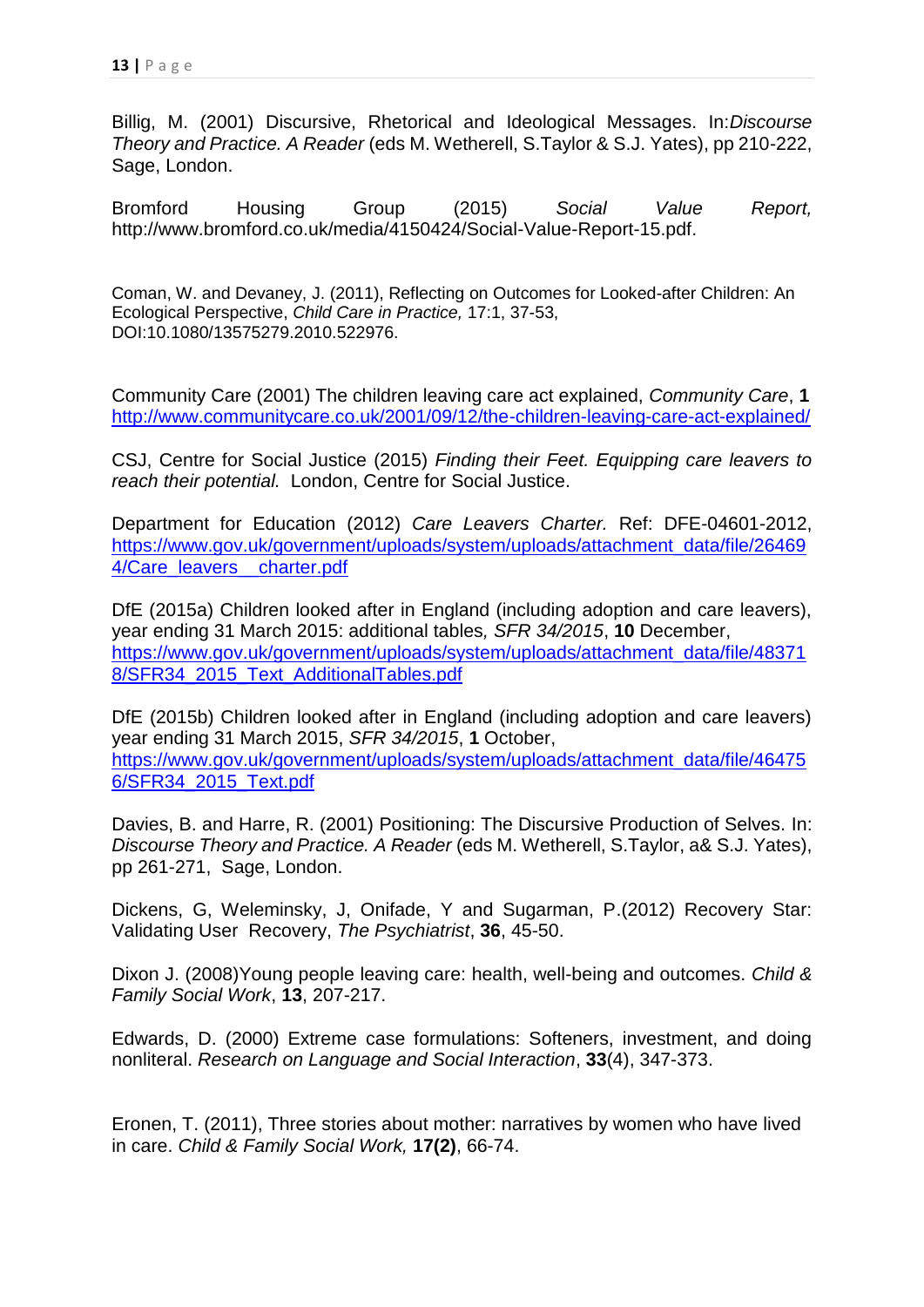Ford, T., Hamilton, H., Goodman, R. and Melter, H.(2005) Service contacts among the children participating in the British Child and Adolescent Mental Health Surveys. *Child and Adolescent Mental Health,* **10(2),** 2-9.

Goodman R.(1997) The Strengths and Difficulties Questionnaire: A Research Note. *Journal of Child Psychology and Psychiatry*, **38**, 581-586.

Harre, R and Moghaddam, F.M. (2008) Intrapersonal conflict. In: *Positioning Theory: Moral contexts of intentional action* (eds F.M Moghaddam, R. Harre, & L. van Langenhove), pp65-78, Blackwell,Oxford.

Harre, R., Moghaddam, F.M., Pilkerton Cairnie, T., Rothbart, D. and Sabat, S.R. (2009) Recent Advances in Positioning Theory. *Theory & Psychology,* **19(1)***,* 5-31.

Haste, H.(2014) Culture, tools and subjectivity: the (re) construction of self. In:*Culture and political psychology.* (ed T. Magioglou), pp 27-48, Charlotte,N.C, Information Age Publishers.

Hood, R.(2014) Complexity and Integrated Working in Children's Services, *British Journal of Social Work,* **(44)1**, 27-43.

Jeffries, M. & Grogan, S. (2012) Oh, I'm just, a little bit weak because I'm going t the doctor's':young men's talk of self-referral to primary healthcare services. *Psychological Health,* **27**(8), 898-915.

Jefferson, G. (1985) An Exercise in the Transcription and Analysis of Laughter. In: Dijk, T.A. van (Ed.), *Handbook of Discourse Analysis. Discourse and Dialogue.* (ed T.A. van Dijk), pp.25-34, Academic Press,London.

Jobe, A. and Gorin, S. (2012) 'If kids don't feel safe they don't do anything': young people's views on seekng and receiving help from Children's Social Care Services in England, *Child & Family Social Work,* **18**(4), 429-438.

Killaspy, H., White, S. and King, M. (2012) Psychometric properties of the Mental Health Recovery Star, *British Journal of Psychiatry*, **201**, 65-70.

Lindsay, M.(2014) *New Belongings: A Better Deal for Care Leavers. An Independent Evaluation of the New Belongings Project.* [www.thecareleaversfoundation.](http://www.thecareleaversfoundation/)

Lofgren, A., Hewitt, V. and das Nair, R. (2015) Doing Fence Sitting: A Discursive Analysis of Clinical Psychologists' Constructions of Mental Health, *Qualitative Health Research,* **25**(4), 470-485.

NSPCC (2016) *Children in care Emotional wellbeing and mental health* [https://www.nspcc.org.uk/preventing-abuse/child-protection-system/children-in](https://www.nspcc.org.uk/preventing-abuse/child-protection-system/children-in-care/emotional-wellbeing-of-children-in-care/)[care/emotional-wellbeing-of-children-in-care/](https://www.nspcc.org.uk/preventing-abuse/child-protection-system/children-in-care/emotional-wellbeing-of-children-in-care/)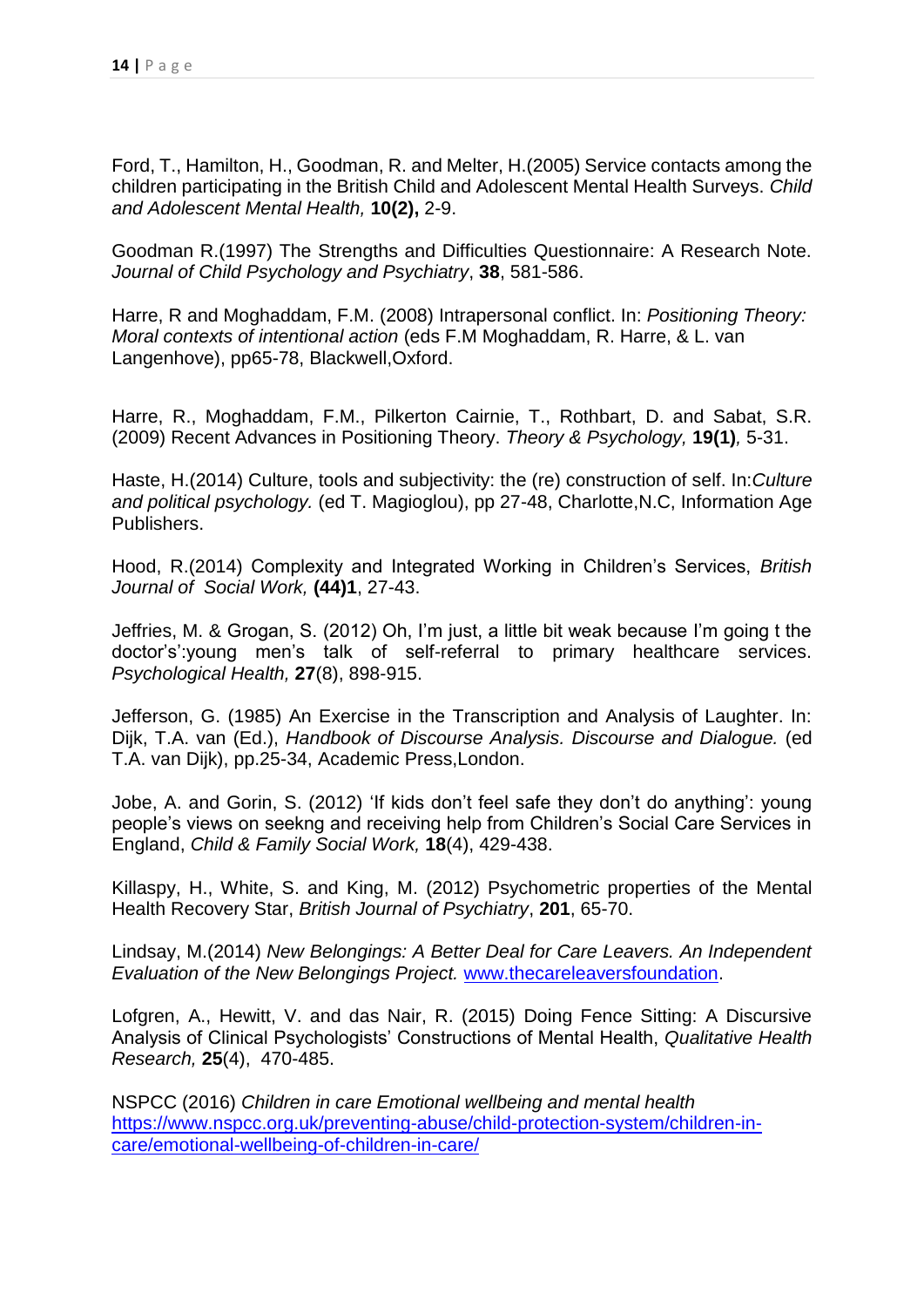Padesky, C.A. and Mooney, K.A. (2012) Strengths-Based Cognitive-Behavioural Therapy: A Four-Step Model to Build Resilience. *Clinical Psychology & Psychotherapy,* **19**(4), 283-290.

Paul, M., Street, C., Wheeler, N. and Singh, S.P. (2014), Transition to adult services for young people with mental health needs: A systematic review, *Clinical Child Psychology and Psychiatry*, **20,** 2

Pilgrim D. & Bentall R. (1999) The medicalisation of misery: a critical realist analysis of the concept of depression. *Journal of Mental Health*, **8(3),** 261–274. Pinto, C. and Woolgar, M. (2015) Introduction: Looked-after people. *Child and Adolescent Mental Health,* **20**(4), e1-e3.

Potter, J. (1997) Discourse Analysis as a Way of Analysing Naturally Occurring Talk. In: Silverman, D, (Ed), *Qualitative Research: Theory, Method and Practice,*pp. 144- 160, Sage,London.

Pomerantz, A. (1986) Extreme Case Formulations: A way of legitimating claims. *Human Studies*. **9**(2/3), 219-229*.*

Richardson J. & Lelliott P (2003) Mental health of looked after children, *Advances in Psychiatric Treatment*, **9**(4), 249-257.

Riley, S.C.E. (2003). The management of the traditional male role: A discourse analysis of the constructions and functions of provision. *Journal of Gender Studies,*  **12(2)**, 99-113.

Silverman, D. (2001) *Interpreting Qualitative Data. Methods for Analysing Talk, Text Interaction.* London, Sage(2).

Sims-Schouten, W. & Riley, S. (2014) Employing a Form of Critical Realist Discourse Analysis for Identity Research: An Example from Women's Talk of Motherhood, Childcare and Employment. In:*Studying Organizations Using Critical Realism* (eds P. Edwards, J. O'Mahoney, & S. Vincent), pp.46-66, Oxford, Oxford University Press.

Speer, S.A. and J. Potter. 2000. The management of heterosxist talk: conversational resources and prejudiced claims, *Discourse & Society,* **11(4),** 543-572.

Stanley, N. (2007) Young people's and carers perspectives on the mental health needs of looked-after adolescents, *Child & Family Social Work,* **2**(3), 258-267.

Stein, M. (2006) Research Review: Young people leaving care*, Child and Family Social Work,* **11**, 273–279.

Stein, M. (2008) Resilience and Young People Leaving Care, *Child Care in Practice,* **14**(1), 35-44.

Stein, M. & Carey, K. (1986) *Leaving Care*. Blackwell, Oxford.